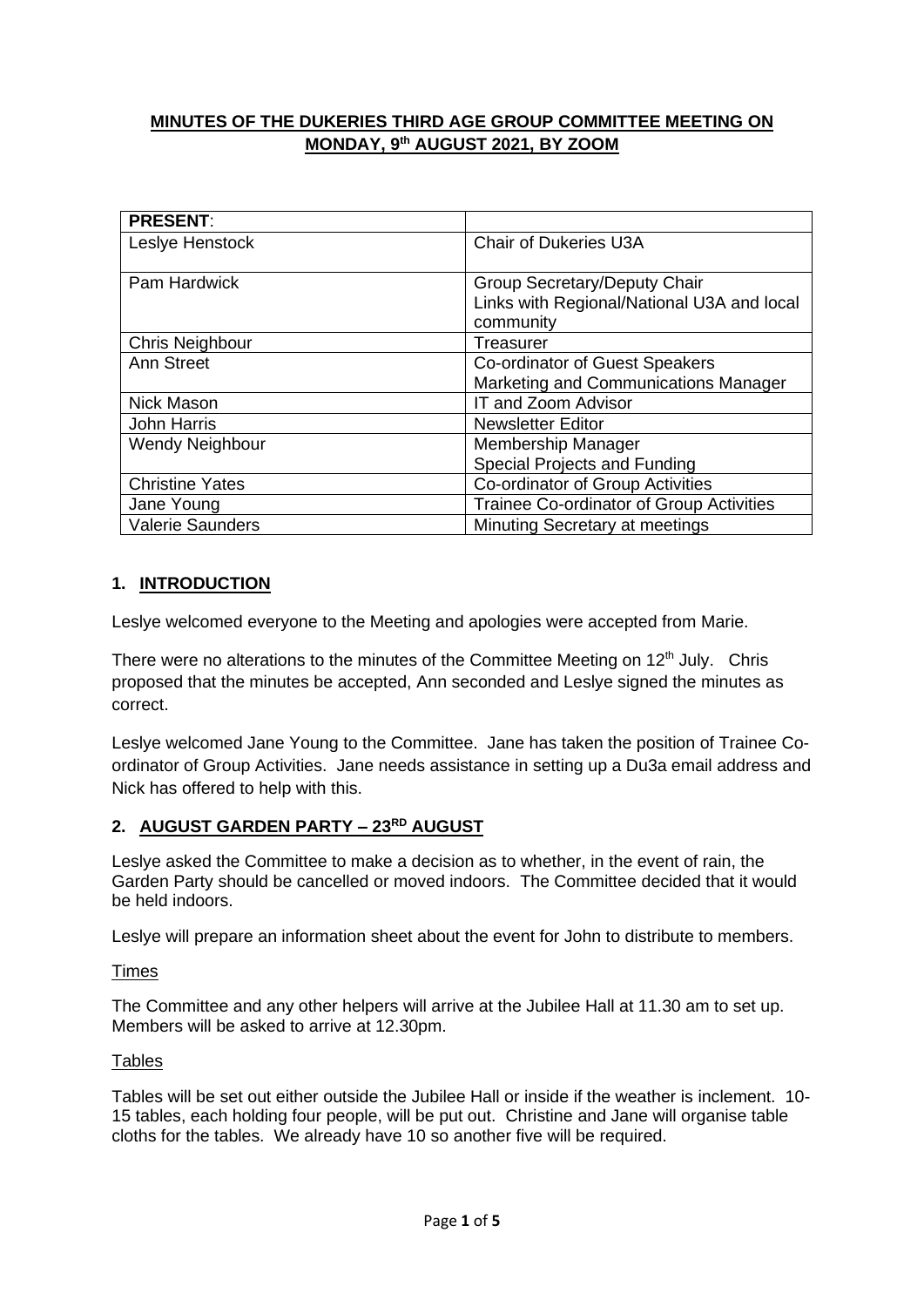## Bunting and Banners to Decorate the Party area

Christine and Jane will be in charge of putting up the bunting.

Ann will put out the banners. Leslye asked Ann to make sure that the information on the notice board is up to date.

## **Toilets**

The toilets in the Jubilee Hall have yet to be refurbished. Leslye will ascertain from the Jubilee Hall Committee whether the men's and women's toilets will be operational for the event.

## Safety Precautions

If the event has to be held indoors, all Covid regulations stipulated by the Jubilee Hall Committee will be adhered to. Sanitisers will be available and doors and windows will be open.

## **Music**

Stef has prepared music for the event although he is on holiday on the day. Nick will contact Stef about this in the next few days.

## Cake

Leslye asked Christine if she would get quotations from local companies for two large cakes. Paper plates and wooden forks will also be required.

### Miscellaneous

It was suggested that a list of members attending the event should be drawn up by Wendy and this could be used in case of Covid pings.

Leslye suggested that leaflets and business cards should be available for members to take if required.

# 3. **BRANDING/PUBLICITY/MARKETING/SPEAKER INFORMATION/U3A DAY**

### **Publicity**

Ann attended the Publicity Meeting on 30<sup>th</sup> July. She reported that, at the Ravenshead U3A Day, students from West Notts College videoed the event as part of their work experience. This video, plus the professional photographs taken by a photographer from the Third Age Trust, will form part of Ravenshead's media resources. Ann wondered whether Tony Brewer could be asked to take photographs on our U3A day and also at the Garden Party. Leslye said that she would give Ann contact details for Tony.

The Publicity Group has now set up a Facebook Group so that members can keep in touch more easily.

Ann has contacted the Clerk to Edwinstowe District Council and also the Manager of the Coop at Edwinstowe. They did not have any objections to Du3a campaigning in Edwinstowe.

Ann reported that she had put a post advertising the Du3a U3A Day on the Kirton and Ollerton villages Facebook site. Ann has also applied, using the Du3a Facebook page, to be accepted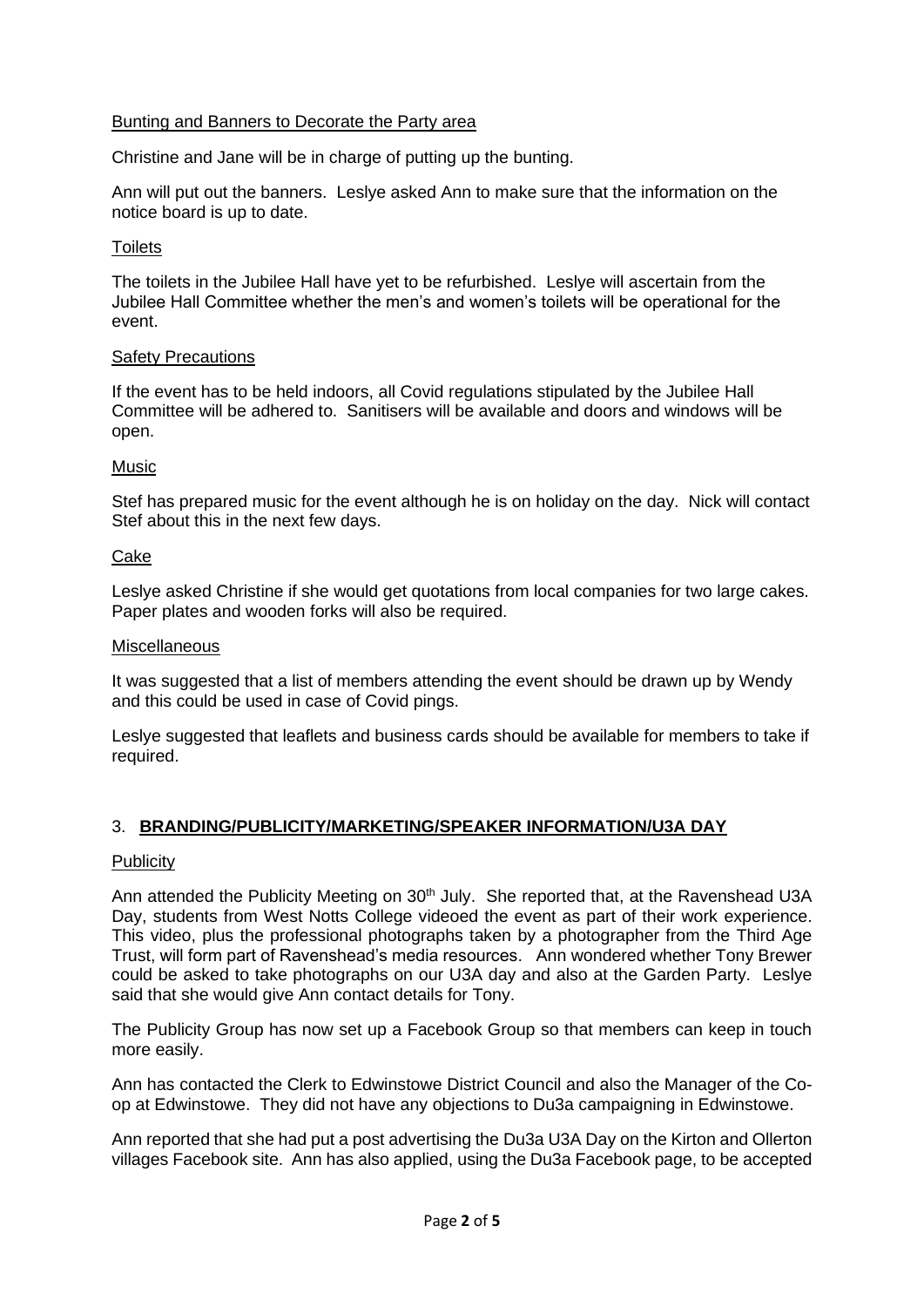on the Edwinstowe Facebook site and is waiting to be accepted. If not, Ann will put something on using her personal account.

## **Speakers**

It is still unclear at the present time whether September's Members' Meeting will be held in the Jubilee Hall or on Zoom. The folk duo "Fools Gold" have been booked for this meeting.

Ann has been in touch with David Sweeny, an ex-forensic detective. He apparently gives a talk on "Every Body Tells a Story". Ann wondered whether the Committee considered this to be suitable for a future talk. Most of the Committee thought it would be very interesting.

Leslye reported that, at a recent Bowls Meeting, Andy Oxnard (Community Group Co-ordinator for Newark and District Council) offered to come to a Members' Meeting and give a talk about fire and safety in the home. His associate, Niamh, offered to do a presentation on keeping mobile.

# **4. APPLYING FOR GRANTS**

We have already received a grant of £500 from RTC. National have also awarded Du3A £100 towards our U3A day. Wendy has two other grant applications in the pipeline and hopes to hear back from them by the end of August.

## Membership

Marie is away on holiday so up-to-date membership numbers are not available.

### Membership Fees

Leslye proposed that there should be an adjustment in the membership fees for a half year and put forward a proposal that full Membership should be reduced to £8.00 and Associate Membership to £5.00. Christine proposed that the motion be carried and Ann seconded.

It was agreed that the reductions would be an asset to advertise on U3A Day and Wendy will devise a leaflet for this. Leslye will print them off.

## 5. **TREASURER'S REPORT**

Chris had previously sent out copies of the July Accounts to the Committee. The Current Account balance is £3600.53 and the Social Account £1141.58. The total expenditure for the month was £339.87 which included £283.00 for printing banners and posters.

Jane and Christine have asked for an additional £20 towards making a little more bunting. Leslye asked the Committee whether this spending was disproportionate for bunting but the Committee agreed that it was not as the bunting will last for years to come.

Chris reported that the new debit cards have now been received from NatWest and they had been activated. Chris has asked the bank whether Du3a require a card reader.

### Forecast of Expenditure

Leslye asked Chris if he could give a rough calculation of what the expenditure is likely to be until the end of the financial year including payments to guest speakers, room hire, Zoom, etc. Chris calculated a rough figure of £1600.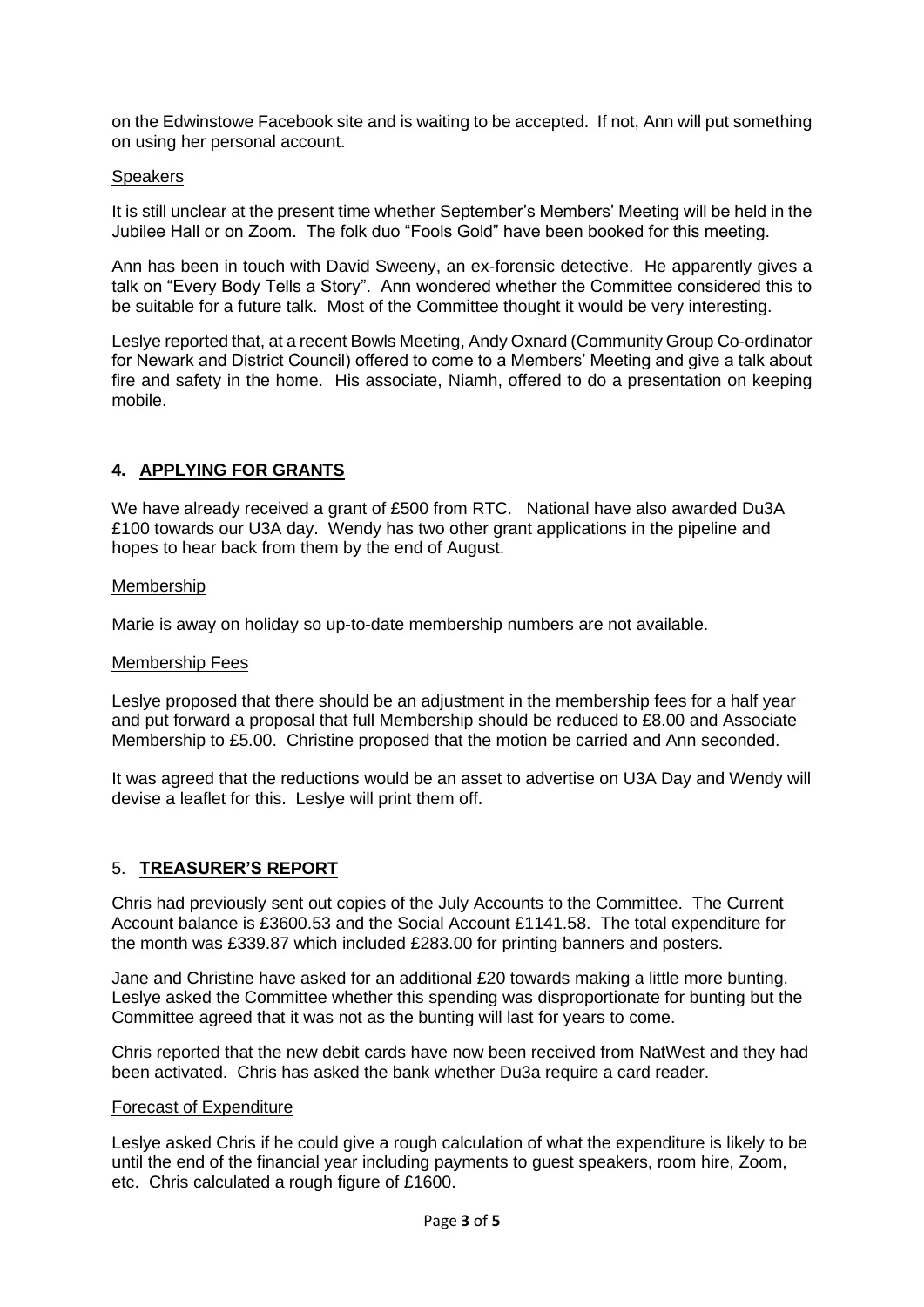## Group Finances

The All Sorts Gardening Group will be run throughout the year by Sharon and Patti. Leslye has already been in touch with them to explain what to do with money collected from members of the Group. Leslye will put together instructions for all group leaders about taking money at their meetings as large sums should not be built up.

Lesley reported to Chris that the Uke and Sing and the Ukulele Groups can be merged into one in the Social Group Accounts.

## **6. U3A DAY – SATURDAY, 11th SEPTEMBER**

Prior to the event, emails will be sent out to invited guests including Andy Oxnard, Steve Little, Jon Yarwood, the Mayor of Ollerton, Karen from the Town Hall, Chanel Horsefield (Editor of Sherwood Life) and the Managers of the Co-op in Edwinstowe and Tesco in **Ollerton** 

Ann has sent out a write-up about the event to Notts Newsbites. She will contact Jane Pavier to ask whether it is to be included in an issue prior to 11<sup>th</sup> September.

Tickets for the evening event need to be done.

Supplies for refreshments will need to be purchased.

### Roles on the Day

The Jubilee Hall is booked from 10.0am and Committee Members and any other helpers should be available at that time to move tables into the hall, put up decorations and organise refreshments.

Leslye will email Group Leaders about tables needed for any displays.

Jean Parry-Williams has offered to help with refreshments.

Ann will be running a slide show during the events in the day. She appealed for any group photographs that people may have so that she can include them in the slide show.

### Raffle

The U3A Day has been subsidised by National with a grant of £100. The tickets for the evening event, which includes supper, will be free to U3A members. An email will be sent out to members giving the programme of events for the day and asking for donations of bottles for the raffle. The proceeds from the raffle will go the Lincs. and Notts. Air Ambulance Service. Pam has agreed to run the raffle.

Marie has raised a query about the funding of suppers for guests but Leslye commented that the National grant would cover this.

### Heritage Walk Around Ollerton

The walk will be led by Hazel and John Francis who will point out places of interest during the walk.

Andy Oxnard is bringing someone along from Bowe Radio to interview either Leslye or Ann.